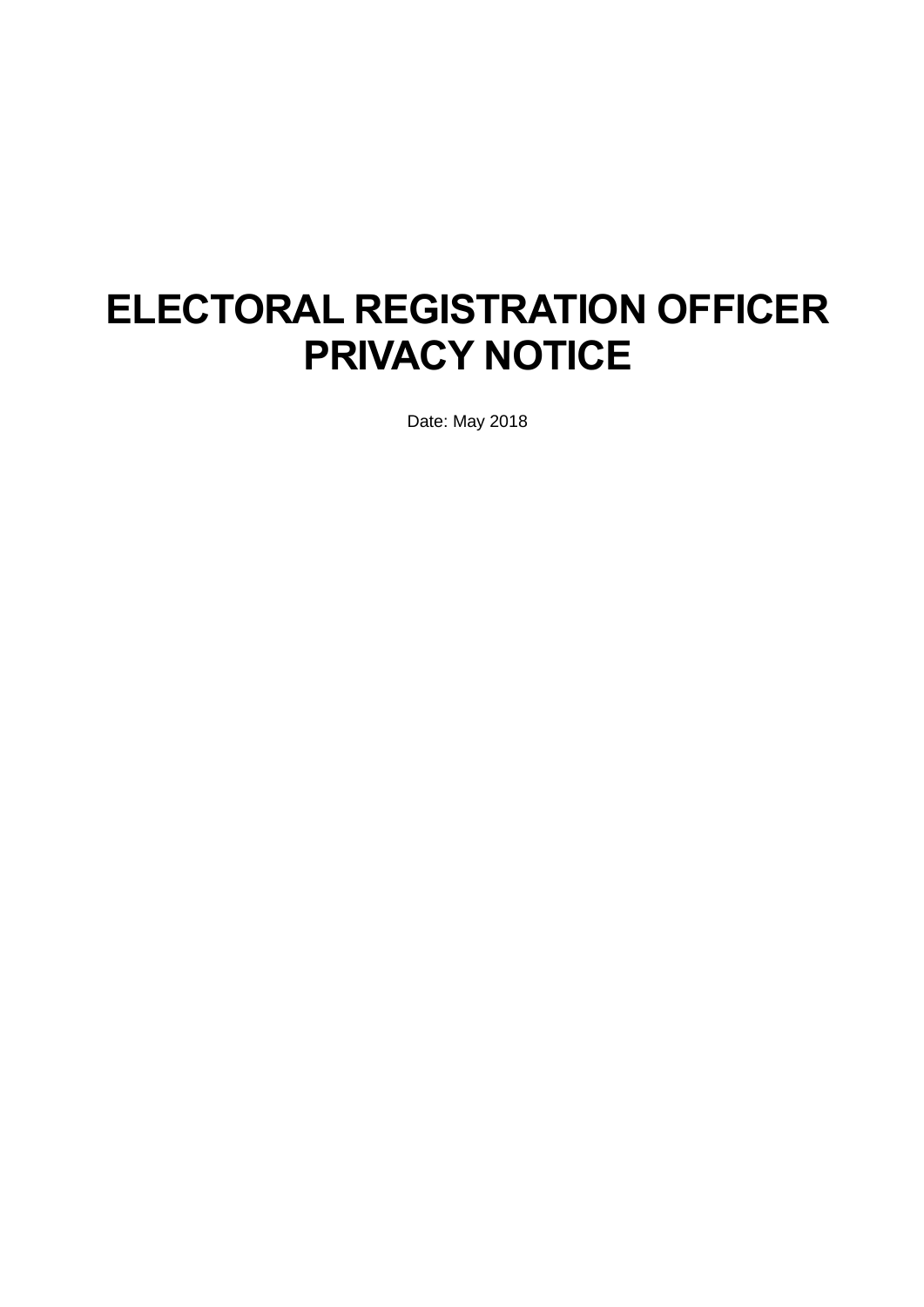## **Privacy statement for the compilation and maintenance of the Electoral Registers**

### **Who am I?**

As the Electoral Registration Officer for the Falkirk, Stirling and Clackmannanshire Council areas. I have been appointed by Falkirk, Stirling and Clackmannanshire Councils in accordance with the Representation of the People Act 1983. My head office is located at Hillside House, Laurelhill Business Park, Stirling, FK7 9JQ, and my Data Protection Officer can be contacted by post at this address or by email at: [DPO@centralscotland-vjb.gov.uk](mailto:DPO@centralscotland-vjb.gov.uk)

## **Why do I need your personal information and what do I do with it?**

You are giving me your personal information to allow me to compile, publish and maintain the Electoral Registers as required by law. I may also use your information to contact you by post, email or telephone to maintain my records. If you do not wish me to contact you by email or by telephone please let me know. You can do this by phoning the Electoral Registration Office on 01786-892200 or by email at: [assessor@centralscotland](mailto:assessor@centralscotland-vjb.gov.uk)[vjb.gov.uk](mailto:assessor@centralscotland-vjb.gov.uk)

## **Legal basis for using your information:**

You can find more details of my role on our website at [www.saa.gov.uk/central/](http://www.saa.gov.uk/central/) . Processing your personal information is necessary for the performance of my public task to compile, publish and maintain the Electoral Registers in accordance with the Representation of The People Act 1983 and associated regulations

Some of the information that I collect is classified as special category personal data. This is processed by reason of the substantial public interest as set out in the Representation of the People Act 1983 and associated regulations. You can find a copy of my special category personal data policy at [www.saa.gov.uk/central/privacy-notices/](http://www.saa.gov.uk/central/privacy-notices/)

I may also collect information on Criminal Convictions to check that you are still eligible to remain as a registered elector, this is necessary for the performance of my public task to compile, publish and maintain the Electoral Registers in accordance with the Representation of The People Act 1983 and associated regulations.

## **Failure to provide information:**

If you do not complete and Invitation to Register (ITR), when required to do so you could face a fine of £80. This fine does not apply to 14 & 15 year olds. If you do not complete a Household Enquiry Form (HEF), if convicted you may be fined £1000. If you knowingly supply false information on either a HEF or and ITR, if convicted, you may be imprisoned for up to six months and /or fined up to £5000.

# **Who do I share your information with?**

To verify your identity, the data you provide will be processed by the Individual Electoral Registration Digital Service managed by the Cabinet Office. As part of this process your data will be shared with the Department of Work and Pensions and the Cabinet Office suppliers that are data processors for the Individual Electoral Registration Digital Service. You can find more information about this here:

[www.registertovote.service.gov.uk/register-to-vote/privacy.](http://www.registertovote.service.gov.uk/register-to-vote/privacy)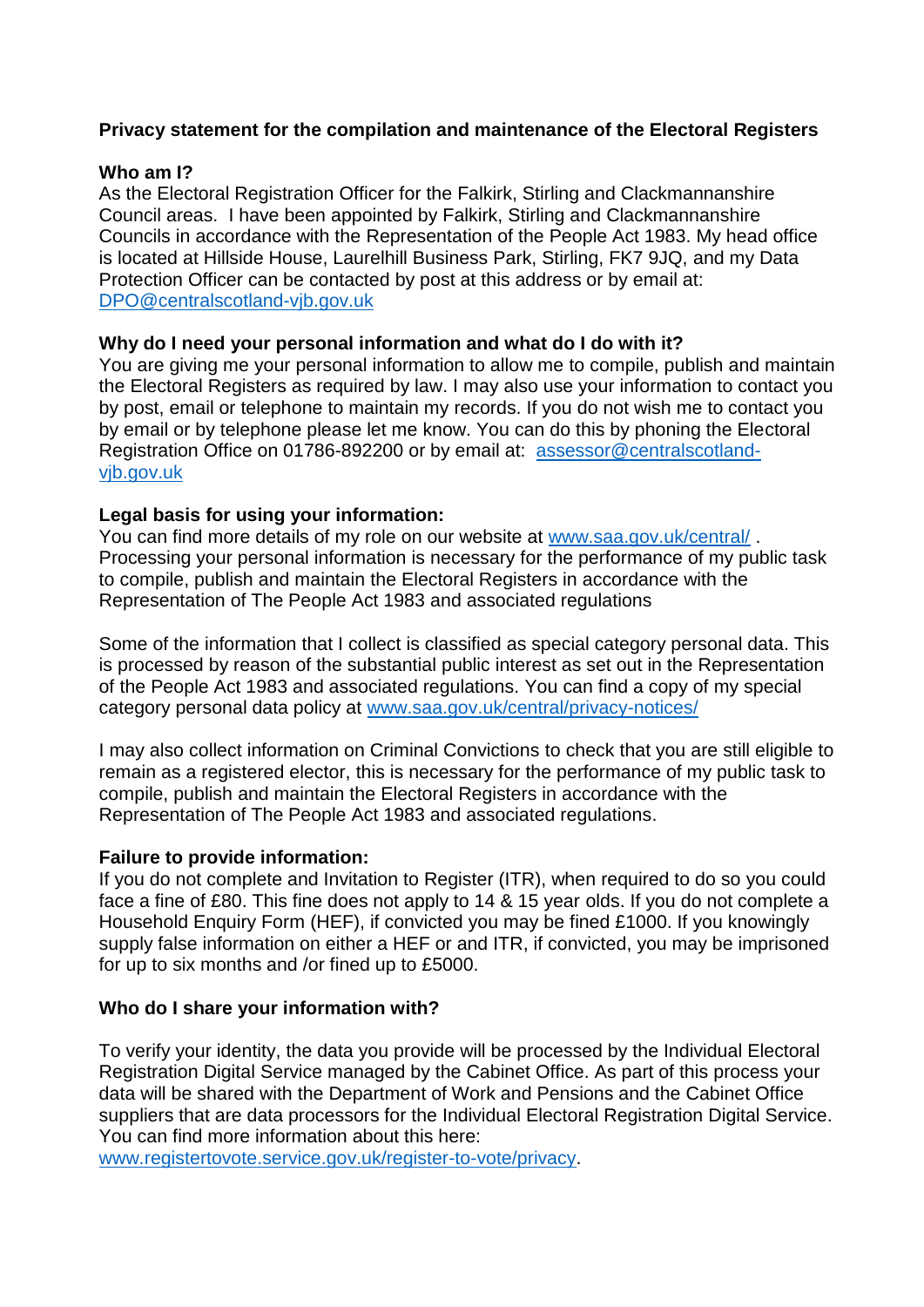I am legally obliged to safeguard public funds so I am required to verify and check your details internally for fraud prevention. I may share this information with other public bodies for the same purpose. I am also legally obliged to share certain data with other public bodies such as HMRC and will do so where the law requires this. I will also generally comply with requests for specific information from other regulatory and law enforcement bodies where this is necessary and appropriate. Your information is also analysed internally to help us improve our services. This data sharing is in accordance with our Data Protection Policy. It also forms part of our requirements in line with our Records Management Plan in terms of the Public Records (Scotland) Act 2011 which has been submitted for approval.

In addition to publishing the Electoral Registers I sometimes need to share the personal information with other organisations. Where this is necessary I am required to comply with all aspects of the Data Protection Act 2018. What follows is a description of the types of organisation I may need to share some of the information I process for one or more reasons.

Where necessary or required I may share information with:-

- Other Electoral Registration Officers.
- The Cabinet Office
- Organisations who buy the Open Register
- Organisations who take part in the National Fraud Initiative
- Other occupants of your address
- Permitted recipients of the full Electoral Register. The Electoral Commission provide further details on their website. [www.electoralcommission.org.uk](http://www.electoralcommission.org.uk/)
- Returning Officer(s) or Counting Officers to enable them to conduct elections and referendums.
- Organisations who process your personal data on my behalf, for example, delivery organisations, mailing houses and contractors or consultants. These organisations are carefully selected and measures are put in place to protect your information

# **Transferring information overseas**

Other than corresponding with you I will not transfer your information overseas.

# **How long do we keep your information for?**

I only keep your personal information for the minimum amount of time necessary. Sometimes this is set out in law, but in most cases it is based on the business need. I maintain a Records Retention and Disposal Schedule which sets out how long I hold different types of information for. You can view this on [www.saa.gov.uk/central/freedom](http://www.saa.gov.uk/central/freedom-information-data-protection/)[information-data-protection/](http://www.saa.gov.uk/central/freedom-information-data-protection/) or you can request a hard copy from the contact address stated above.

# **Your rights under data protection law:**

- **Access to your information** you have the right to request a copy of the personal information that I hold about you.
- **Correcting your information** I want to make sure that your personal information is accurate, complete and up to date. Therefore you may ask me to correct any personal information about you that you believe does not meet these standards.